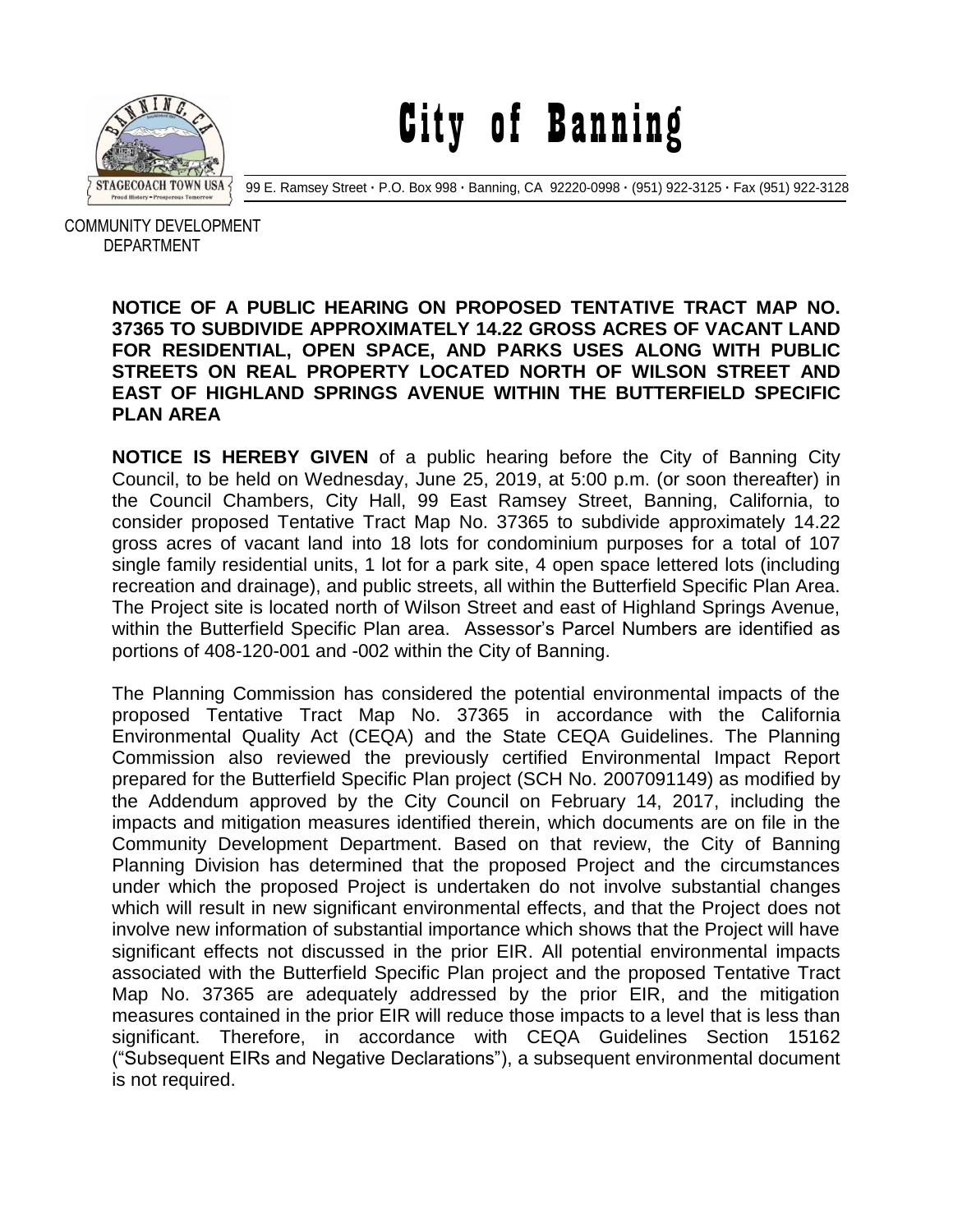Information regarding Tentative Tract Maps No. 37365 can be obtained by contacting the City's Community Development Department at (951) 922-3125, or by visiting the City Hall located at 99 East Ramsey Street, Banning. You may also go to the City of Banning website at [http://www.ci.banning.ca.us/.](http://www.ci.banning.ca.us/)

All parties interested in speaking either in support of or in opposition of this item are invited to attend said hearing, or to send their written comments to the Community Development Department, City of Banning at P.O. Box 998, Banning, California, 92220. If you challenge the proposed Tentative Tract Map No. 37365 in court, you may be limited to raising only those issues you or someone else raised in written correspondence delivered to the Planning Commission at, or prior to, the public hearing, or, you or someone else raised at the public hearing described in this Notice (Cal. Gov. Code, § 65009).

BY ORDER OF THE COMMUNITY DEVELOPMENT DIRECTOR OF THE CITY OF BANNING, CALIFORNIA

Adam B. Rush, M.A., AICP Dated: June 11, 2019 Community Development Director **Publish: June 14, 2019**